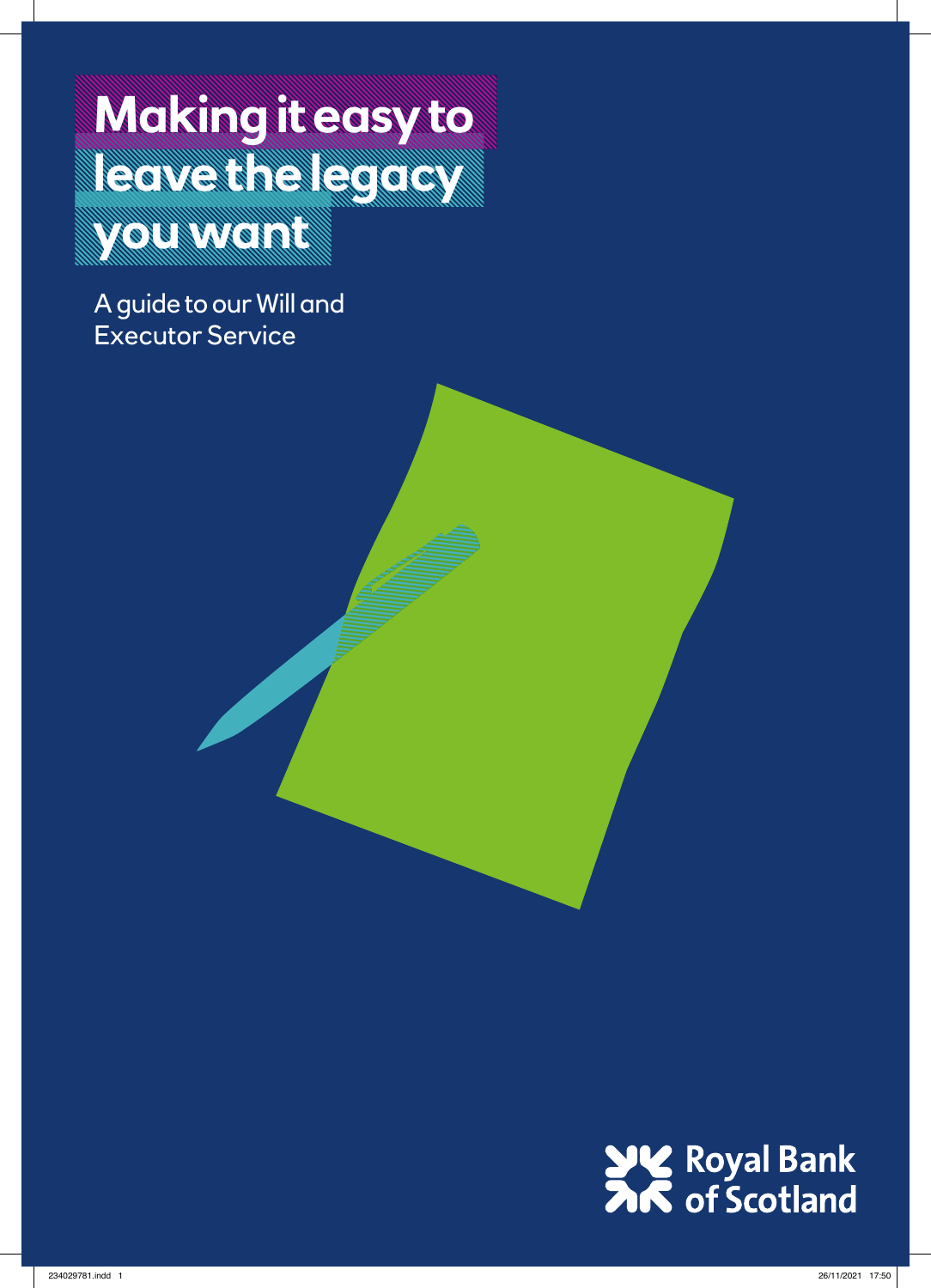**Our professional Will-writing service**

Whether it's your first Will or you need to revise an existing one, our professional Will and Executor Service helps you get it right.

- **03 Why make a Will?**
- **05 Why choose our Will and Executor Service?**
- **06 Your questions answered**
- **08 Glossary**
- **11 Find out more**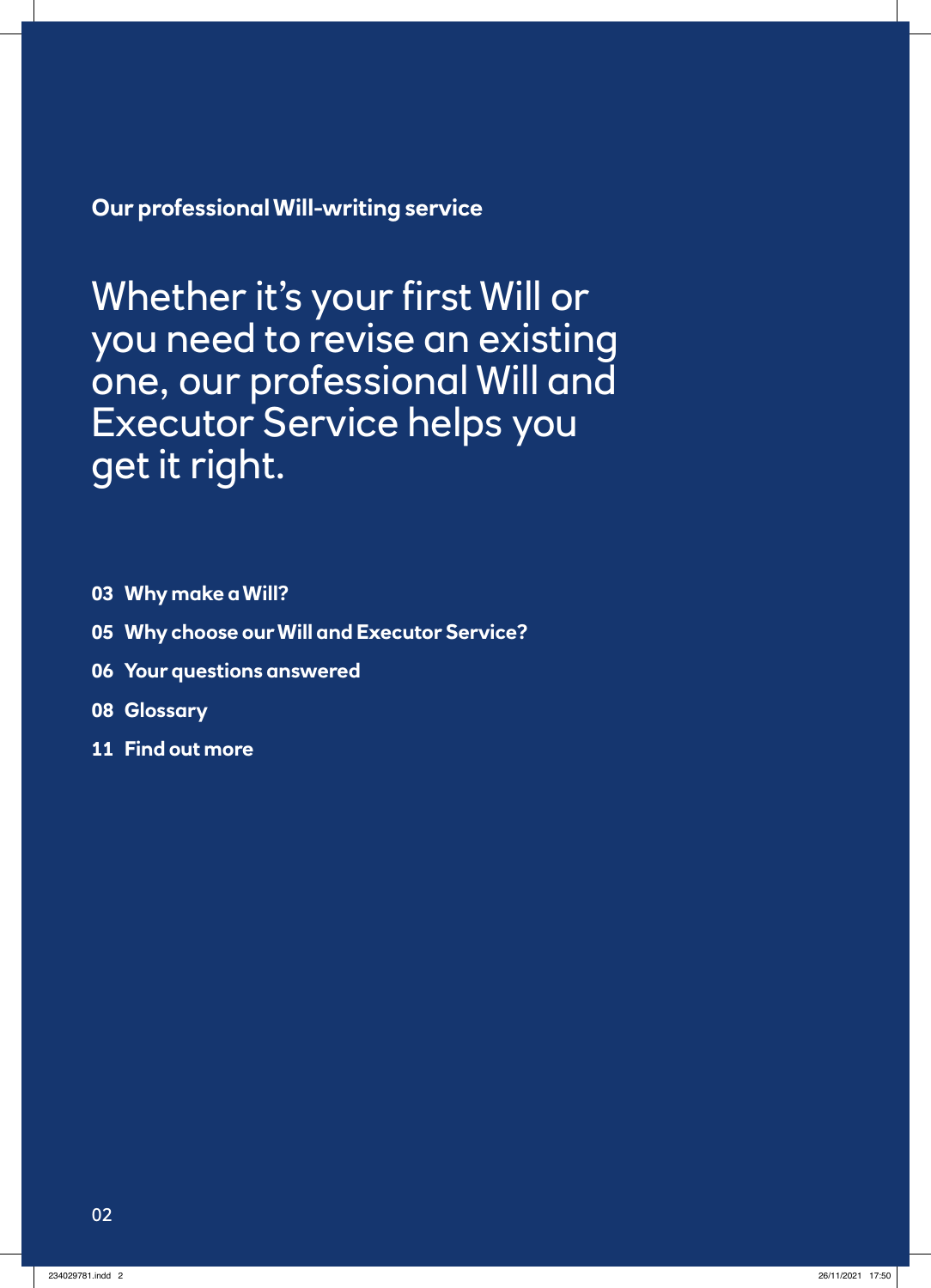### **Why make a Will?**

**Making a Will is the only sensible way to ensure that your money and Assets are shared out according to your wishes.**

**Our Will-writing expertise is provided in partnership with Hugh James, a leading firm of solicitors. Hugh James will appoint Brodies to act on their behalf if you require a Will prepared under the Law of Scotland. You can discuss your wishes with them and they will identify the best wayto ensure they are fulfilled.**

#### **The benefits of making a Will**

- With a Will you can decide how your Assets are shared out to your relatives, to friends or perhaps to your favourite charity.
- You can make sure your partner is provided for if you aren't married or in a civil partnership (as your partner will not inherit automatically).
- **If** you're divorced or if your civil partnership has been dissolved, you can decide whether to leave anything to an ex-partner.
- When you make a Will, you can appoint an Executor who will take responsibility for distributing your Assets according to your wishes.
- You can also make sure you don't pay more Inheritance Tax than necessary.

#### **Making a tax-efficient Will**

Inheritance Tax (IHT) is a tax payable on the value of your Estate (after you die). It is only payable over a certain amount (or 'threshold'), subject to specific tax exemptions and reliefs.

When writing your Will, you should consider Inheritance Tax and how to protect your money for future generations. Simply leaving your Estate to specific people or organisations might not be the most tax-efficient way to distribute your wealth. It may be more tax-efficient to set up a Trust within the terms of your Will. We can advise you on how best to do this.

If you already have a Will, you may wish to review it to ensure it reflects any changes to your situation or to inheritance laws.

Tax reliefs and other matters referred to are those available under current legislation, which may change, and their availability and value will depend on your individual circumstances.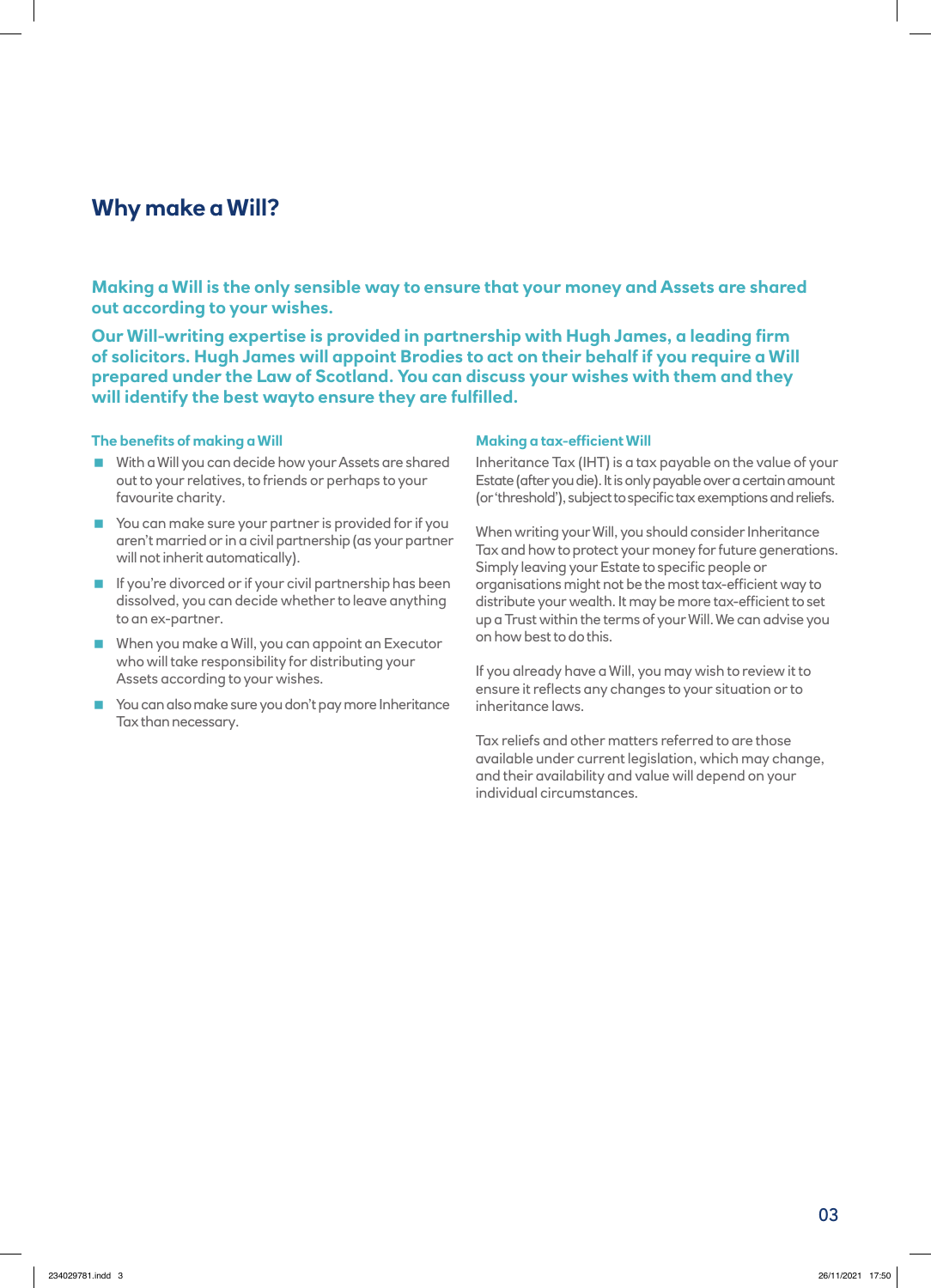#### **Liabilities**

It is important to remember that when you pass away, there will be certain debts to be settled as well as Assets to be shared out. These debts might typically include funeral expenses, household bills and taxes. It will be the Executor's role to ensure these are settled.

#### **Appointing an Executor**

It's up to you who you appoint as Executor of your Estate. It could be an individual, family member or another professional such as the Bank.

An Executor must deal with legal, property, investment and tax issues relating to your Assets and that may require specialist knowledge. An Executor must also act impartially in dealing with all Beneficiaries – and offer confidentiality. Bear in mind that a close family member may not wish to perform this role, especially at a time of bereavement.

It is important to be aware that, if you choose a professional Executor, their fees plus any other liabilities will be taken from your Estate before funds are distributed to your Beneficiaries. Our Fees for dealing with an Estate are detailed in the enclosed document.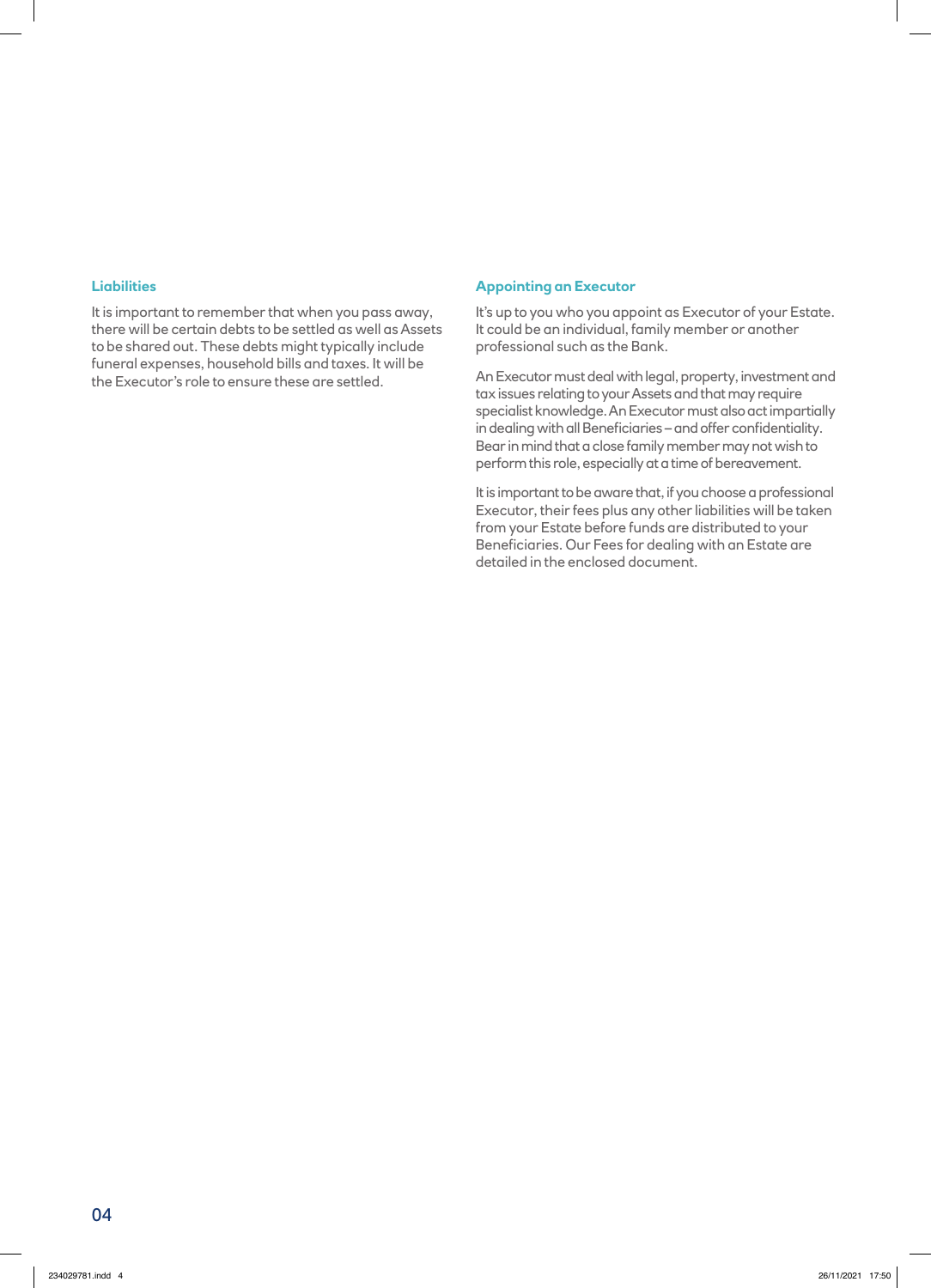## **Why choose our Will and Executor Service?**

**Our service lets you make the important decisions, such as who you would like to name as your Executor (the person or organisation who takes responsibility for sharing out your Assets after you pass away).** 

#### **Administering an Estate can be more complex than many people realise, but we have the knowledge and experience to perform the task efficiently on your behalf.**

If you appoint The Royal Bank of Scotland as your Executor in your Will, you'll know that the pressures and complexities of settling your affairs will not fall to your friends and family. We will manage the entire process, protecting the people closest to you from any unnecessary stress.

#### **The benefits of our Executor Service**

- Your wealth is passed on in an efficient and professional manner.
- We will make sure your chosen Beneficiaries receive what is due to them from your Estate quickly and fairly.
- We'll be on hand for your Beneficiaries throughout the Administration process, helping in any way we can.

At The Royal Bank of Scotland, we can also offer financial advice to your family and friends should they want help in managing their inheritance.

Please note that should you appoint The Royal Bank of Scotland as your professional Executor, there is a charge for this service.

Enclosed: 'Will Writing Service Fees. Estate Administration Service Fees and Terms and Conditions'.

If you don't make a Will, the law will determine how your Assets are shared when you die. This is known as 'dying Intestate'.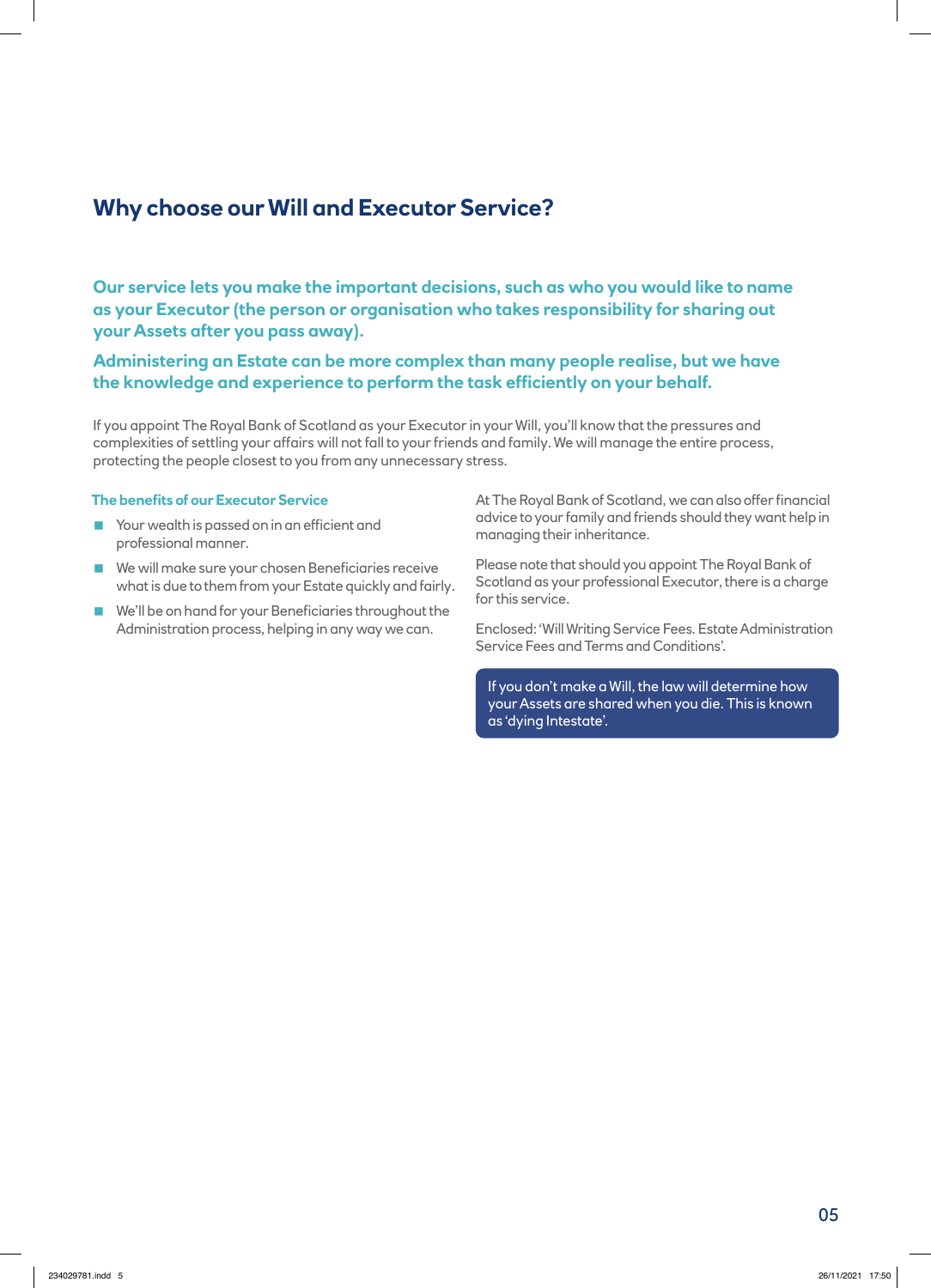## **Your questions answered**

#### **Q: Why do I need professional help to draw up my Will?**

A: While writing a Will is not always a difficult process, using a specialist can ensure that all the important points are covered. As much as anything, a well-written, legally binding Will is the best way of making sure that your Assets are distributed the way you want after your death.

#### **Q: Why should I have a professional Executor?**

A: Dealing with the legal, investment and tax issues of an Estate often requires specialist knowledge that a relative or friend may not have. A professional Executor will also act impartially in dealing with all Beneficiaries – and offer confidentiality.

#### **Q: What is an Executor?**

A: The Executor is the person or company named in the Will as responsible for dealing with the Estate and ensuring that the terms of the Will are met. The Royal Bank of Scotland can be appointed as a sole Executor, jointly with another person of your choice or as an alternative Executor should your chosen Executor(s) be unable or unwilling to act.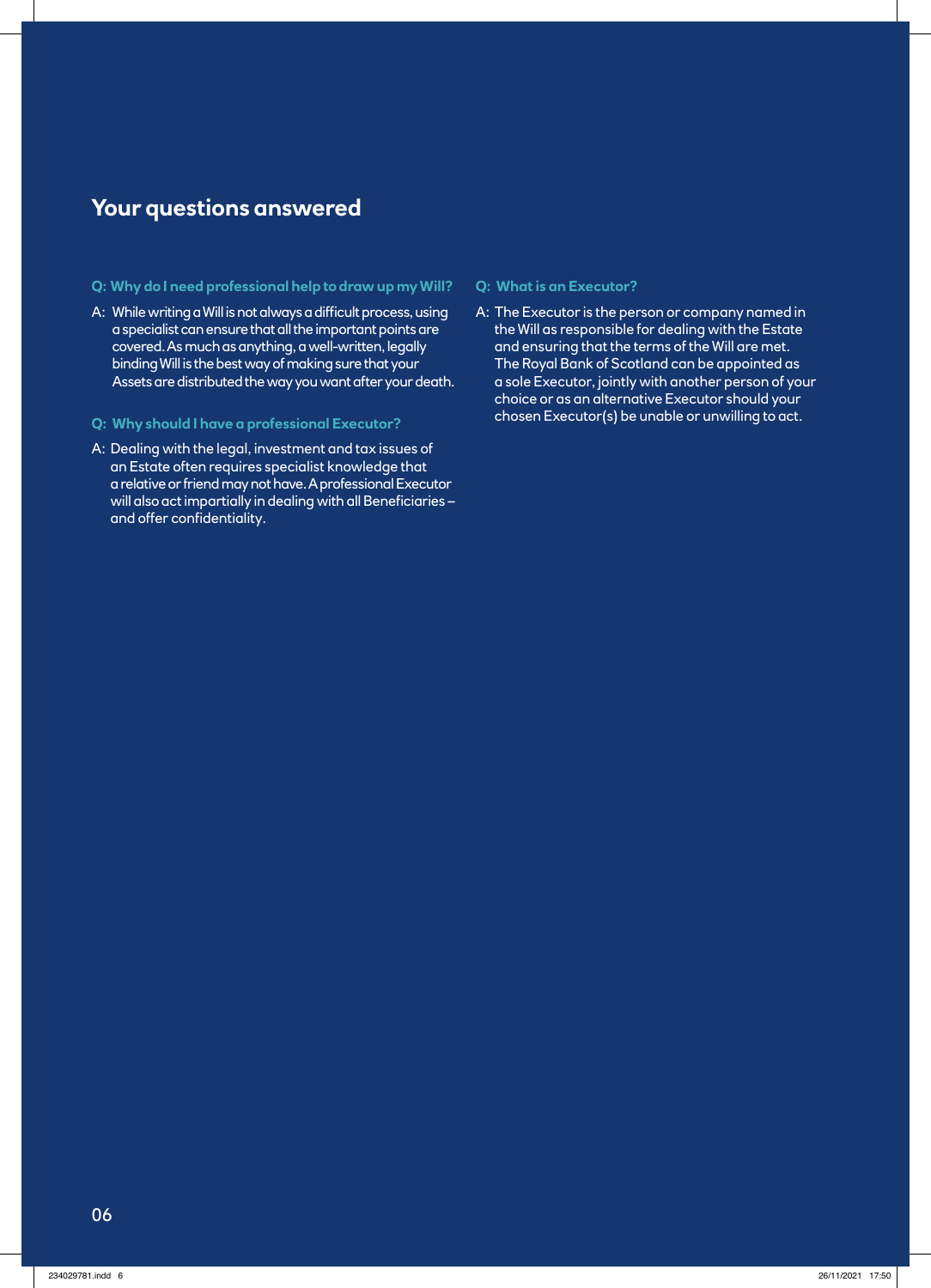#### **Q: What is Inheritance Tax?**

A: This is a tax payable following death on the value of an Estate over a certain amount (or 'threshold'), subject to specific tax exemptions and reliefs. Bequests to a surviving spouse or civil partner or to a registered charity are examples of transfers that are free of tax. Inheritance Tax is taken from an Estate before the Assets are passed on to the Beneficiaries.

#### **Q: What is an Estate?**

A: This refers to the combined Assets (such as property, money and investments) and the Liabilities (such as debts) of the deceased. It is possible to write your Will to cover your worldwide Estate, or you can limit your Will to only apply in specific countries or regions (defined jurisdictions).

#### **Q: Why choose our Will and Executor Service?**

- A: Appointing The Royal Bank of Scotland as your Executor means that, when you pass away, your wishes will be carried out just as you've requested.
	- We may recommend setting up a Trust as part of your Will to help you offset Inheritance Tax, and to secure finances for future generations.
	- We are impartial, so have no vested interest in how you distribute your Estate.
	- We work with a leading firm of solicitors, Hugh James, whose expertise in drawing up Wills ensures you get the best advice and service.
	- Our professional Administrators ensure your wealth is passed on promptly and impartially.

#### **Q: Can you act as a Trustee?**

A: Please note that we cannot act act as Trustee where we are appointed as Trustee of funds having acted as Executor of the Estate out of which the trust funds have arisen. However, in limited circumstances we may act as Trustee where a Trust is to be wound up as part of the Estate Administration Service. Where we cannot act as trustee we will arrange for a suitable alternative trustee to be appointed.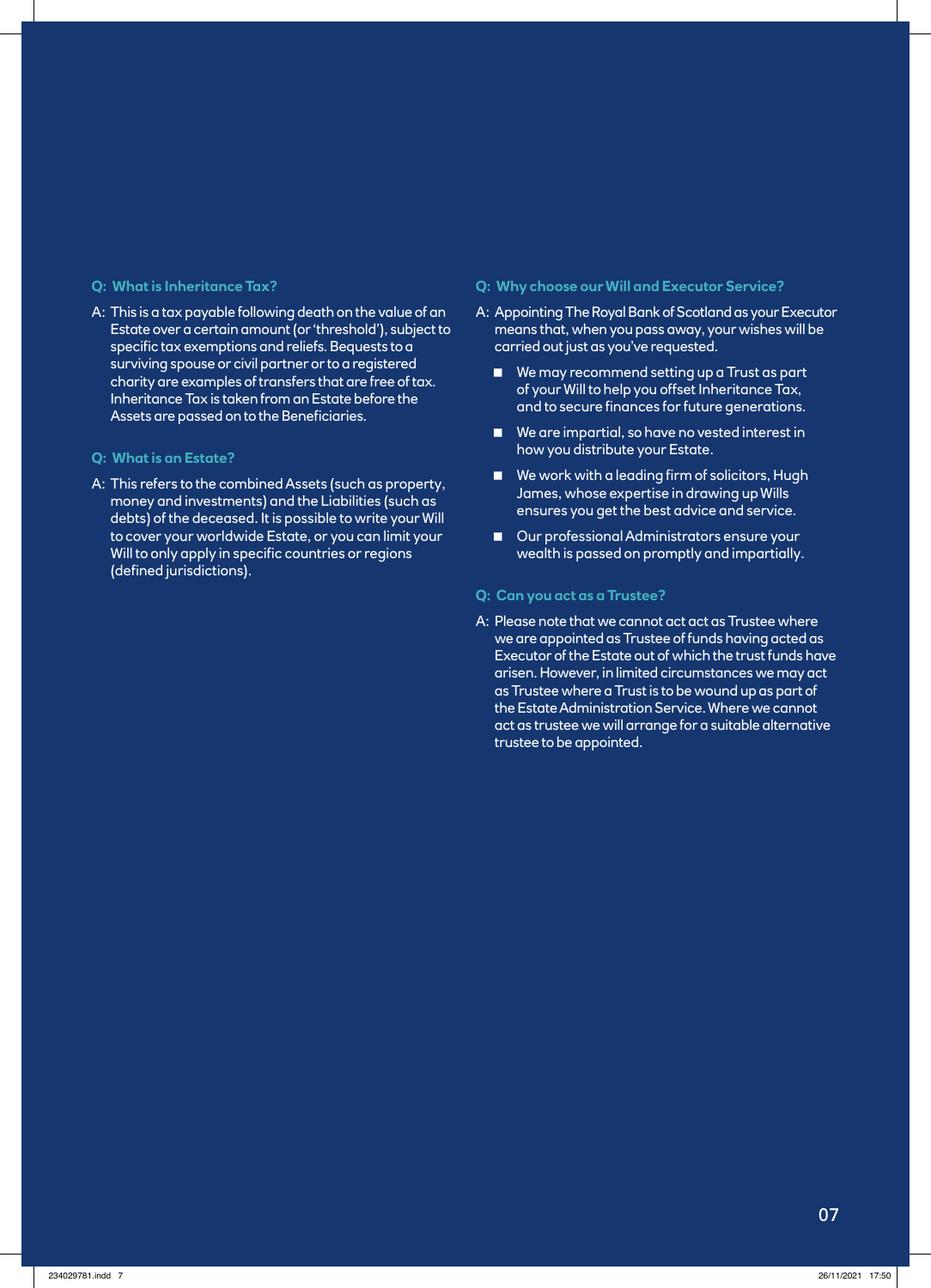## **Glossary**

| <b>Administration</b>                        | The process of securing and collecting an Estate's Assets, settling Liabilities and distributing the Assets of<br>someone who has died according to the terms of the Will or rules of Intestacy.                                                                                                                             |
|----------------------------------------------|------------------------------------------------------------------------------------------------------------------------------------------------------------------------------------------------------------------------------------------------------------------------------------------------------------------------------|
| <b>Administrator</b>                         | The person chosen to administer an Estate where the deceased has not left a valid Will, or where the named<br>Executor is unwilling or unable to act.                                                                                                                                                                        |
| <b>Assets</b>                                | The property of a person who has died, such as a house and its contents, investments and life assurance<br>policies. Together with any Liabilities, they form the 'Estate'.                                                                                                                                                  |
| <b>Beneficiary</b>                           | A person or organisation that has a legacy under a Will, or is entitled to inherit all or part of the Estate under<br>the Will or the rules of Intestacy.                                                                                                                                                                    |
| <b>Capital Gains Tax (CGT)</b>               | The tax due on the profit or net gain made on the 'disposal' (usually the sale) of an Asset, such as shares.<br>There is an annual CGT allowance up to which gains are tax-free.                                                                                                                                             |
| <b>Codicil</b>                               | A document produced as an addition or amendment to a Will.                                                                                                                                                                                                                                                                   |
| <b>Confirmation</b>                          | In Scotland, a legal document issued by the courts giving Executors' authority to deal with the Estate,<br>whether or not there is a Will.                                                                                                                                                                                   |
| <b>Deed of Variation</b>                     | If the Beneficiaries agree by using such a Deed, executed within two years of the death, they can vary the<br>division of an Estate in any way they wish. This can include disclaiming or varying any benefit under a Will,<br>Intestacy or legal rights.                                                                    |
| <b>Estate</b>                                | The combined Assets (such as property, money and investments) and the Liabilities (such as debts) of someone<br>who has died.                                                                                                                                                                                                |
| <b>Executor</b>                              | The person or company (e.g. The Royal Bank of Scotland) named in a person's Will as responsible for dealing<br>with the Estate and ensuring that the terms of the Will are met.                                                                                                                                              |
| <b>Grant of Letters</b><br>of Administration | In England and Wales, a legal document issued by the courts giving an Administrator authority to handle the<br>Estate of someone who has died.                                                                                                                                                                               |
| <b>Grant of Probate</b>                      | In England and Wales, a legal document issued by the courts confirming that a Will is valid and giving authority<br>for the Executor to deal with the deceased's Estate.                                                                                                                                                     |
| <b>Grant of Representation</b>               | In England and Wales, either a Grant of Probate or a Grant of Letters of Administration and in Scotland,<br>Confirmation (see earlier). Without this, an Administrator such as Royal Bank of Scotland would not be<br>allowed to act for the Estate, as it enables us to collect the deceased's Assets and settle any debts. |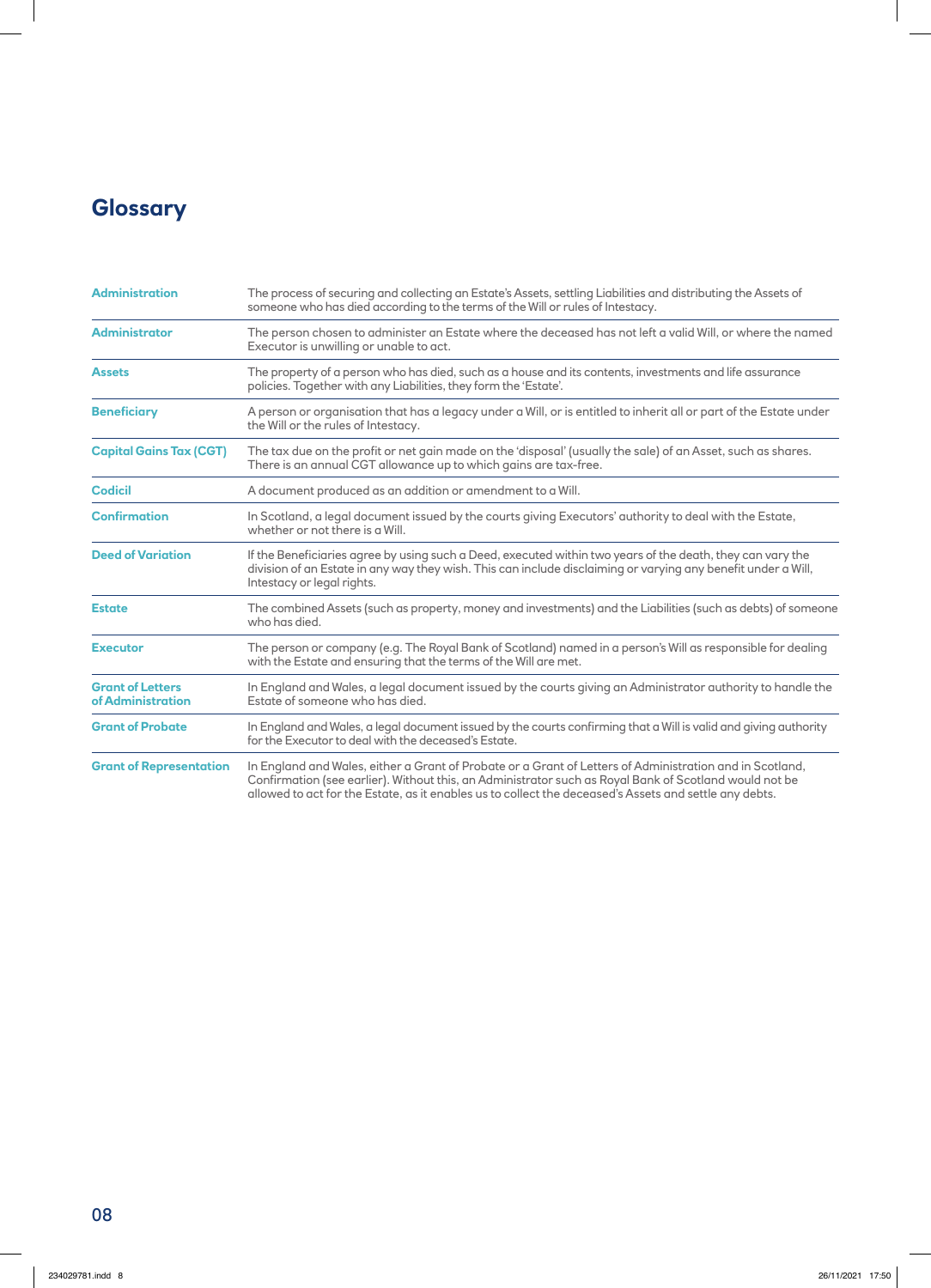| <b>Inheritance Tax (IHT)</b> | Primarily a death duty, charged on the value of a person's Estate at death, but also on certain lifetime gifts<br>– subject to specific tax exemptions and reliefs. Bequests to a surviving spouse/civil partner, a registered<br>charity and some other types of organisation are free of tax. IHT is taken from an Estate before the Assets<br>are handed over to the Beneficiaries.                                                                                                                                                                                                                                                        |
|------------------------------|-----------------------------------------------------------------------------------------------------------------------------------------------------------------------------------------------------------------------------------------------------------------------------------------------------------------------------------------------------------------------------------------------------------------------------------------------------------------------------------------------------------------------------------------------------------------------------------------------------------------------------------------------|
| <b>Intestacy</b>             | Dying without leaving a valid Will – which means the Estate is distributed according to the laws of Intestacy.                                                                                                                                                                                                                                                                                                                                                                                                                                                                                                                                |
| <b>Legacy</b>                | A gift to a named person or organisation made in a person's Will.                                                                                                                                                                                                                                                                                                                                                                                                                                                                                                                                                                             |
| <b>Legal Rights</b>          | In Scotland, fixed proportions of the Estate to which children or surviving spouses/civil partners are entitled<br>regardless of the terms of the Will.                                                                                                                                                                                                                                                                                                                                                                                                                                                                                       |
| <b>Liabilities</b>           | The debts that need to be settled by the Estate of someone who has died, such as funeral expenses,<br>household accounts, taxes, bank fees and any other outstanding debts.                                                                                                                                                                                                                                                                                                                                                                                                                                                                   |
| <b>Residuary Beneficiary</b> | A person or organisation entitled to receive a share of the residue of an Estate.                                                                                                                                                                                                                                                                                                                                                                                                                                                                                                                                                             |
| <b>Residue</b>               | What is left in an Estate after all debts, legacies, taxes and administration expenses have been paid.                                                                                                                                                                                                                                                                                                                                                                                                                                                                                                                                        |
| <b>Settlor</b>               | An individual who creates a Trust by transferring legal ownership of assets to the Trustee.                                                                                                                                                                                                                                                                                                                                                                                                                                                                                                                                                   |
| <b>Tax return</b>            | An end-of-year breakdown of all your income and deductions (where relevant) that must be submitted to<br>HM Revenue & Customs for tax assessment purposes.                                                                                                                                                                                                                                                                                                                                                                                                                                                                                    |
| <b>Testator (trix)</b>       | Man (or woman) making a Will.                                                                                                                                                                                                                                                                                                                                                                                                                                                                                                                                                                                                                 |
| <b>Trust</b>                 | A legal arrangement where Assets are held for the benefit of a person or people for a specific period of time,<br>or until specified conditions are met. A Trust allows you ('the Settlor') to transfer assets to a third party<br>('the Trustee') for the future benefit of the people you choose ('the Beneficiaries'). Once you have placed<br>Assets in a Trust, you cannot withdraw them (except in the case of revocable Trusts, which are not as tax<br>efficient). The document that creates the trust is called the Trust Deed. A Trust can also be created on death<br>through the terms of a Will or under the rules of Intestacy. |
| <b>Trustee</b>               | The person or company who looks after the Assets in a Trust.                                                                                                                                                                                                                                                                                                                                                                                                                                                                                                                                                                                  |
| <b>Will</b>                  | A legally binding document setting out the distribution of an individual's property and other Assets on his<br>or her death.                                                                                                                                                                                                                                                                                                                                                                                                                                                                                                                  |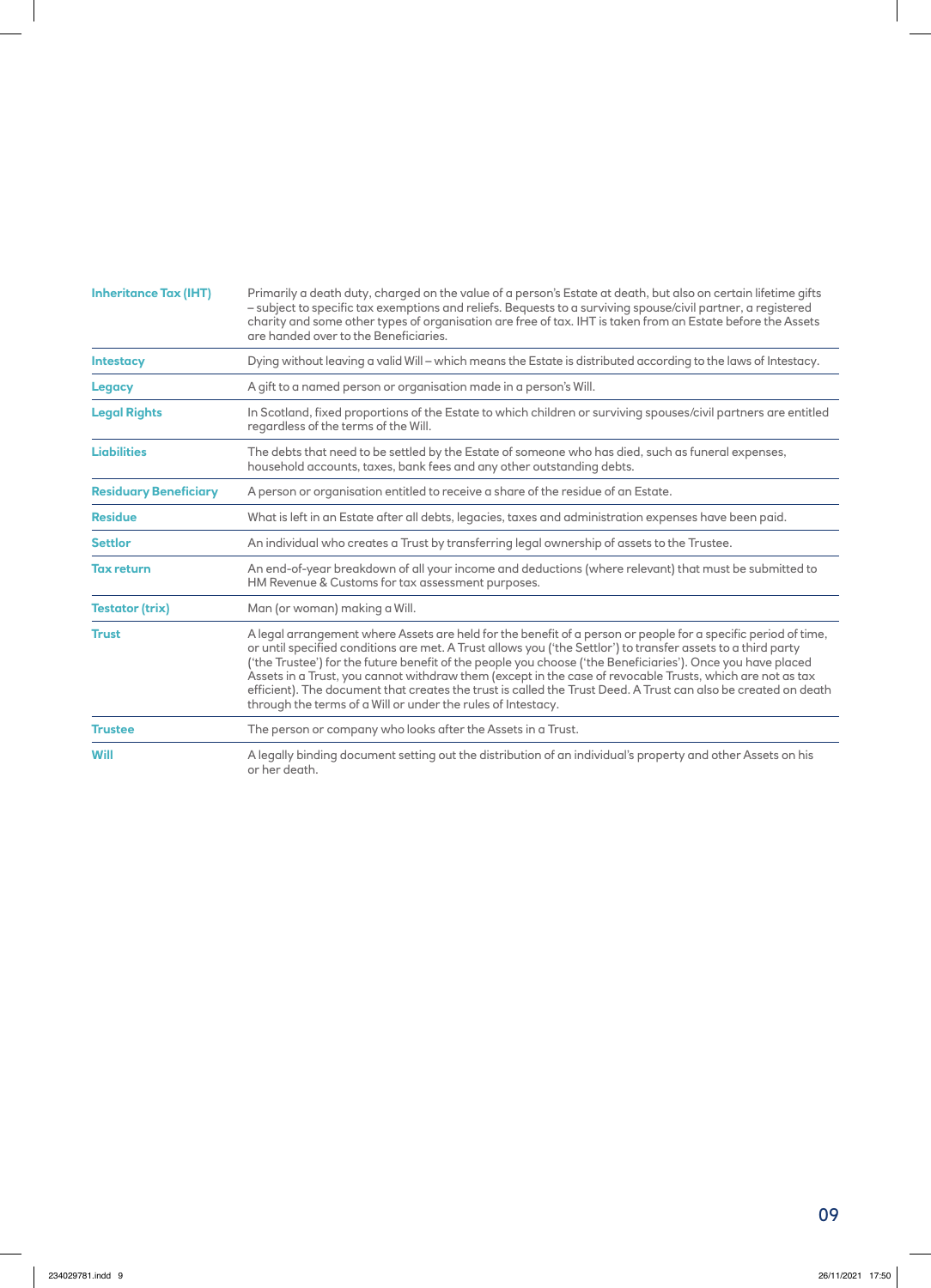